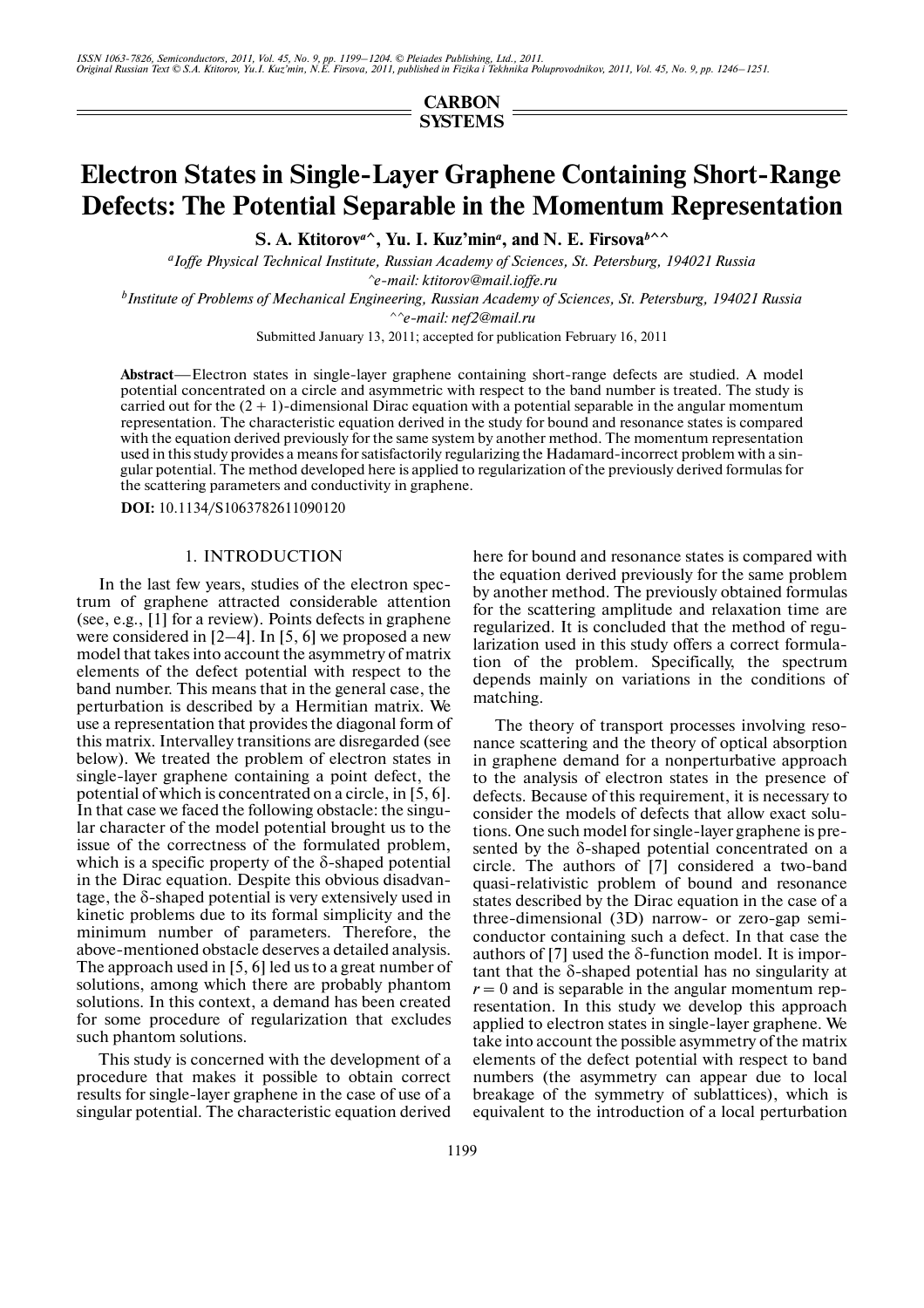of the potential and mass. The purpose of this study is to regularize this Hadamard-incorrect problem. The procedure developed here is applied to regularization of the formulas for the conductivity of graphene.

## 2. FORMULATION OF THE PROBLEM IN THE MOMENTUM REPRESENTATION IN THE CASE OF A SEPARABLE POTENTIAL

The Dirac equation that describes electron states in graphene is

$$
\left[-i\hbar v_{\rm F}\sum_{\mu=1}^2\gamma_\mu\partial_\mu-\gamma_0(m+\delta m)\,v_{\rm F}^2\right]\psi\ =\ (E-V)\psi,\ (1)
$$

where  $v_F$  is the Fermi velocity of band electrons;  $\gamma_\mu$  are the Dirac matrices  $\gamma_0 = \sigma_3$ ,  $\gamma_1 = \sigma_1$ , and  $\gamma_2 = i\sigma_2$ ;  $\sigma_i$  are the Pauli matrices;  $2m v_F^2 = E_g$  is the band gap; and ψ(**r**) is a two-component spinor,

$$
\psi(\mathbf{r}) = \begin{pmatrix} f(\mathbf{r}) \\ g(\mathbf{r}) \end{pmatrix}.
$$
 (2)

The band gap can appear in the electron spectrum of graphene, e.g., due to some relative displacement of sublattices under the influence of the substrate [8]. The spinor structure takes into account the graphene structure consisting of two sublattices. In Eq. (1) δ*m*(**r**) and  $V(\mathbf{r})$  are local perturbations of the mass (band gap) and potential. The local perturbation of the mass can be induced by a defect in the graphene film or at the substrate surface [8]. We here consider the δ-function model of the defect:

$$
\delta m(\mathbf{r}) = -b\delta(r - r_0), \quad V(\mathbf{r}) = -a\delta(r - r_0). \tag{3}
$$

Here,  $r$  and  $r_0$  are the radial coordinate and the perturbation radius, respectively. Such short-range perturba tion was used to solve the problem of bound and reso nance states in 3D narrow-gap or zero-gap semicon ductors. In some cases it is more convenient to introduce the potential asymmetric with respect to bands

$$
diag(V_1, V_2), \tag{4}
$$

where

$$
V_1 = V_1^0 \delta(r - r_0), \quad V_2 = V_2^0 \delta(r - r_0), \tag{5}
$$

instead of the perturbations of the mass and potential.

The components of potential (4) are related to the parameters *a* and *b* by the relations

$$
-V_1^0 = a + b, \quad -V_2^0 = a - b. \tag{6}
$$

The perturbation in the form of the  $\delta$  functions presents a simple model of a short-range defect. The finite radius  $r_0$  makes it possible to regularize the formulated problem. The difficulty is that the δ-shaped potential

makes the Dirac problem incorrect in Hadamard's sense [9]. In particular this means that the results may depend on the order of passages to the limit. The finiteness of the radius  $r_0$  makes it possible also to exclude deep states that are nonphysical in the contin uous approximation. The finiteness of the radius  $r_0$ brings about the appearance of a form factor of the potential in the momentum representation such that it makes the scattering process with transfer of a large momentum (on the order of the distance between the points *K* and *K*' in the Brillouin zone) inefficient. Con sequently, in this case, it is possible to disregard inter valley transitions [7].

Let us introduce the two-dimensional Fourier transformation of two-component wave function (2):

$$
f(\mathbf{r}) = \int \frac{dp_x dp_y}{(2\pi)^2} e^{i\mathbf{k}\cdot\mathbf{r}} f_{\mathbf{p}}, \quad g(\mathbf{r}) = \int \frac{d^2p}{(2\pi)^2} e^{i\mathbf{k}\cdot\mathbf{r}} f_{\mathbf{p}}.
$$
 (7)

Here the Fourier components  $f_{\bf p}$  and  $g_{\bf p}$  are determined by the inverse transform:

$$
f_{\mathbf{p}} = \int dx dy e^{-i\mathbf{k}\mathbf{r}} f(\mathbf{r}), \quad g_{\mathbf{p}} = \int dx dy e^{-i\mathbf{k}\mathbf{r}} g(\mathbf{r}). \tag{8}
$$

The inverse Fourier transform can be represented as a combination of the Hankel transform and the Fourier series in the angular variable [10]:

$$
f_{p} \equiv f(p, \theta) = \sum_{n = -\infty}^{\infty} i^{n} e^{in\theta} f_{n}(p),
$$
  
\n
$$
g_{p} \equiv g(p, \theta) = \sum_{n = -\infty}^{\infty} i^{n} e^{in\theta} g_{n}(p),
$$
  
\n
$$
f_{n}(p) = \int_{0}^{\infty} dr r f_{n}(r) J_{n}(p r),
$$
  
\n
$$
g_{n}(p) = \int_{0}^{\infty} dr r g_{n}(r) J_{n}(p r).
$$
  
\n(10)

Here,  $f_n(r)$  is the angular Fourier component,

 $\Omega$ 

$$
f(r, \theta) = \frac{1}{\sqrt{2\pi}} \sum_{n = -\infty}^{\infty} f_n(r) e^{in\theta},
$$
  

$$
g(r, \theta) = \frac{1}{\sqrt{2\pi}} \sum_{n = -\infty}^{\infty} g_n(r) e^{in\theta}.
$$
 (11)

In passing to the Fourier transform of Dirac equa tion (1), we preliminarily consider two terms that require special attention. The gradient-involving terms are

$$
-i(\hat{\sigma}_x \partial_x + \hat{\sigma}_y \partial_y)\psi(\mathbf{r}) = \begin{pmatrix} (\hat{p}_x + i\hat{p}_y)g(\mathbf{r}) \\ (\hat{p}_x - i\hat{p}_y)f(\mathbf{r}) \end{pmatrix}.
$$
 (12)

SEMICONDUCTORS Vol. 45 No. 9 2011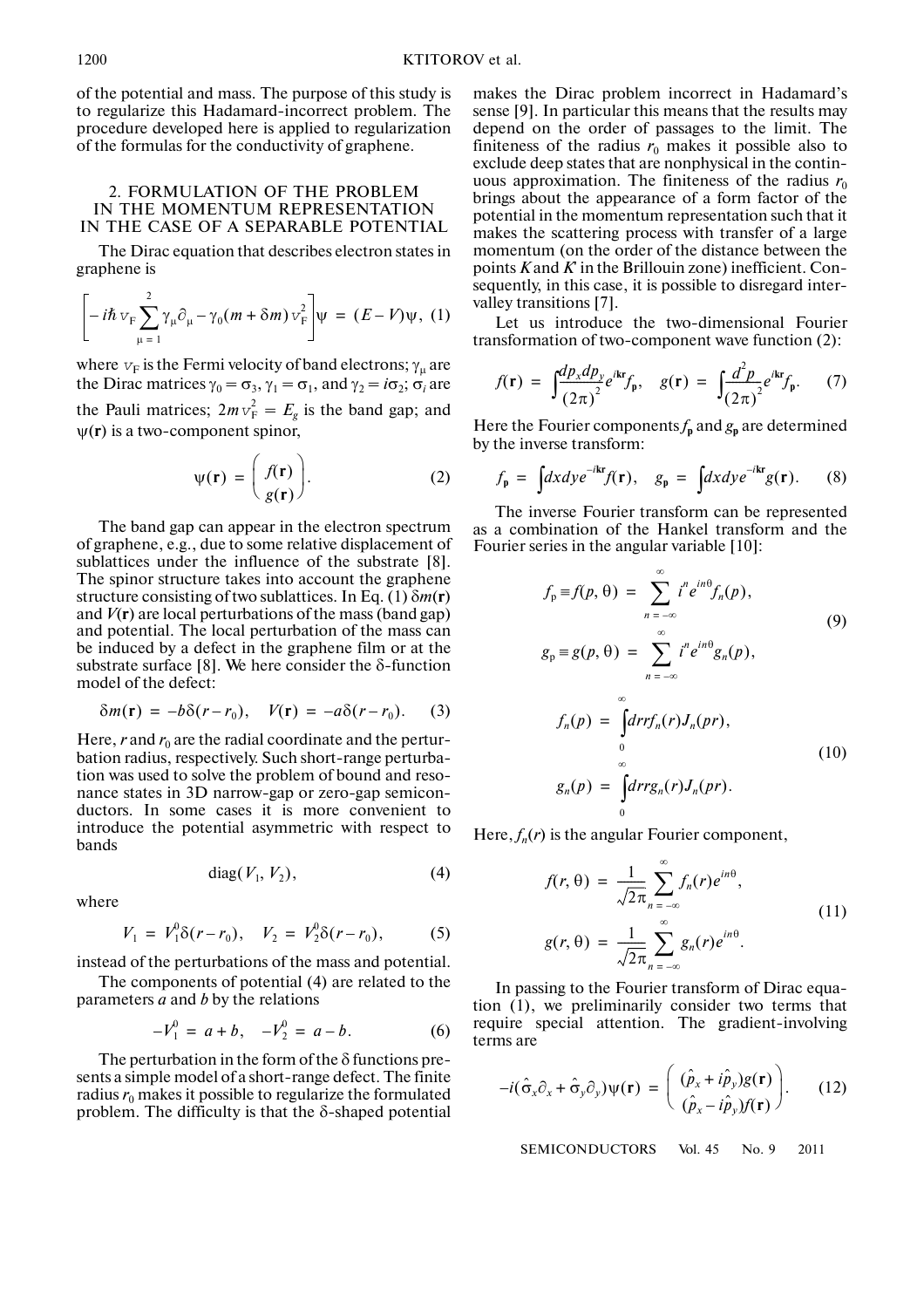Consequently, in the momentum representation, the gradient-involving terms for the upper and lower spinor components take the form

$$
\begin{pmatrix}\n(p_x + ip_y)g(\mathbf{p}) \\
(p_x - ip_y)f(\mathbf{p})\n\end{pmatrix} = \begin{pmatrix}\npe^{i\theta}g(p, \theta) \\
pe^{-i\theta}f(p, \theta)\n\end{pmatrix}.
$$
\n(13)

Substituting (9) into (13), we obtain

$$
\left(\begin{array}{c}\n+ i \sum_{n=-\infty}^{\infty} i^n e^{in\theta} g_{n+1}(p) \\
- i \sum_{n=-\infty}^{\infty} i^n e^{in\theta} f_{n-1}(p)\n\end{array}\right).
$$
\n(14)

The Fourier transform of the circularly symmetric potential,  $V_i(\mathbf{p})$ , can be expanded into series:

$$
V_i(|\mathbf{p}-\mathbf{p}'|) = \pi \sum_{n=-\infty}^{\infty} e^{in\theta} V_i^n(p, p'), \qquad (15)
$$

$$
V_i^n(p,p') = \int_0^\infty dr r J_n(pr) V_i(r) J_n(p'r). \tag{16}
$$

Here,  $J_n(pr)$  is the Bessel function and  $i = 1, 2$ . Thus, we obtain a set of integral equations:

$$
(E-m)f_j(p) + ipg_j(p) - \int dp' p' f_j(p') V'_1(p',p) = 0, (17)
$$

$$
(E+m)g_j(p) - ipf_j(p) - \int dp' p'g_j(p')V'_2(p',p) = 0. (18)
$$

We set  $n = j - 1/2$ , where *j* is the pseudospin quantum number;  $j = \pm 1/2, \pm 3/2, \ldots$  In contrast to *j* in the relativistic theory, the quantum number *j* has nothing in common with the spin and describes the degeneracy at the Dirac point. The symmetry of Eqs. (17) and (18) is characterized as

$$
f_j \leftrightarrow g_j
$$
,  $E \rightarrow -E$ ,  $j - 1/2 \rightarrow j + 1/2$ ,  $a \rightarrow -a$ . (19)

The symmetry of Eqs. (17) and (18) represents two symmetries inherent in graphene, specifically, the exact symmetry with respect to two sublattices and the approximated symmetry of bands (charge symmetry) that is valid in the limit of a small deviation of the momentum from the Dirac point.

Zero-radius potentials [12] and separable poten tials [12] are widely used in nonrelativistic scattering theory. At the same time, the Dirac equation is extremely sensitive to potential singularities [13]. The singularity of the δ-shaped potential can be weakened by specifying the  $\delta$  function on circle (5) [7]. Substituting (5) into (15), we obtain the potential separable in the angular momentum representation:

$$
V'_{i}(p, p') = v'_{i}(p) v'_{i}(p'), \quad i = 1, 2. \tag{20}
$$

SEMICONDUCTORS Vol. 45 No. 9 2011

Here

$$
\begin{aligned}\n\mathbf{v}_1'(p) &= \sqrt{r_0 V_1^0} J_{j-1/2}(pr_0), \\
\mathbf{v}_2'(p) &= \sqrt{r_0 V_2^0} J_{j+1/2}(pr_0).\n\end{aligned} \tag{21}
$$

The finiteness of the potential radius does not mean that the effective potential is concentrated within one unit cell. The matrix elements of the poten tial in the Kohn–Luttinger representation (this being the representation that corresponds to the standard Dirac representation) can be of considerably larger radius. In the model treated here, this means that the inequality  $r_0 > a$  is valid. From (19) it is evident that, if this inequality is satisfied, the form factor of the potential is such that transitions between different Dirac points are improbable.

Equations (17) and (18) become degenerate and can be written as

$$
(m - E)f_j(p) + pg_j(p) + v_1^j(p) \int_0^\infty dp' p' f_j(p') v_1^j(p') = 0,
$$
\n
$$
(m - E)f_j(p) + pg_j(p) - v_2^j(p) \int_0^\infty dp' p' g_j(p') v_2^j(p') = 0.
$$
\n(23)

 $\overline{0}$ 

# 3. REGULARIZATION OF THE CHARACTERISTIC EQUATION

We introduce the functions

$$
F_j(E) = \int_0^\infty dp' p f_j(p) v_1^j(p),
$$
  
\n
$$
G_j(E) = \int_0^\infty dp' p g_j(p) v_2^j(p),
$$
  
\n
$$
R(p) = (p^2 + m^2 - E^2)^{-1}.
$$
\n(24)

Then we obtain the set of algebraic equations

$$
F_j = G_j \int_0^{\infty} dp' p^2 R(p) v_1'(p) v_2'(p)
$$
  
\n
$$
- (E + m) F_j \int_0^{\infty} dp' p R(p) [v_1'(p)]^2,
$$
  
\n
$$
G_j = F_j \int_0^{\infty} dp' p^2 R(p) v_1'(p) v_2'(p)
$$
  
\n
$$
+ (E - m) G_j \int_0^{\infty} dp p^2 R(p) [v_2'(p)]^2.
$$
\n(26)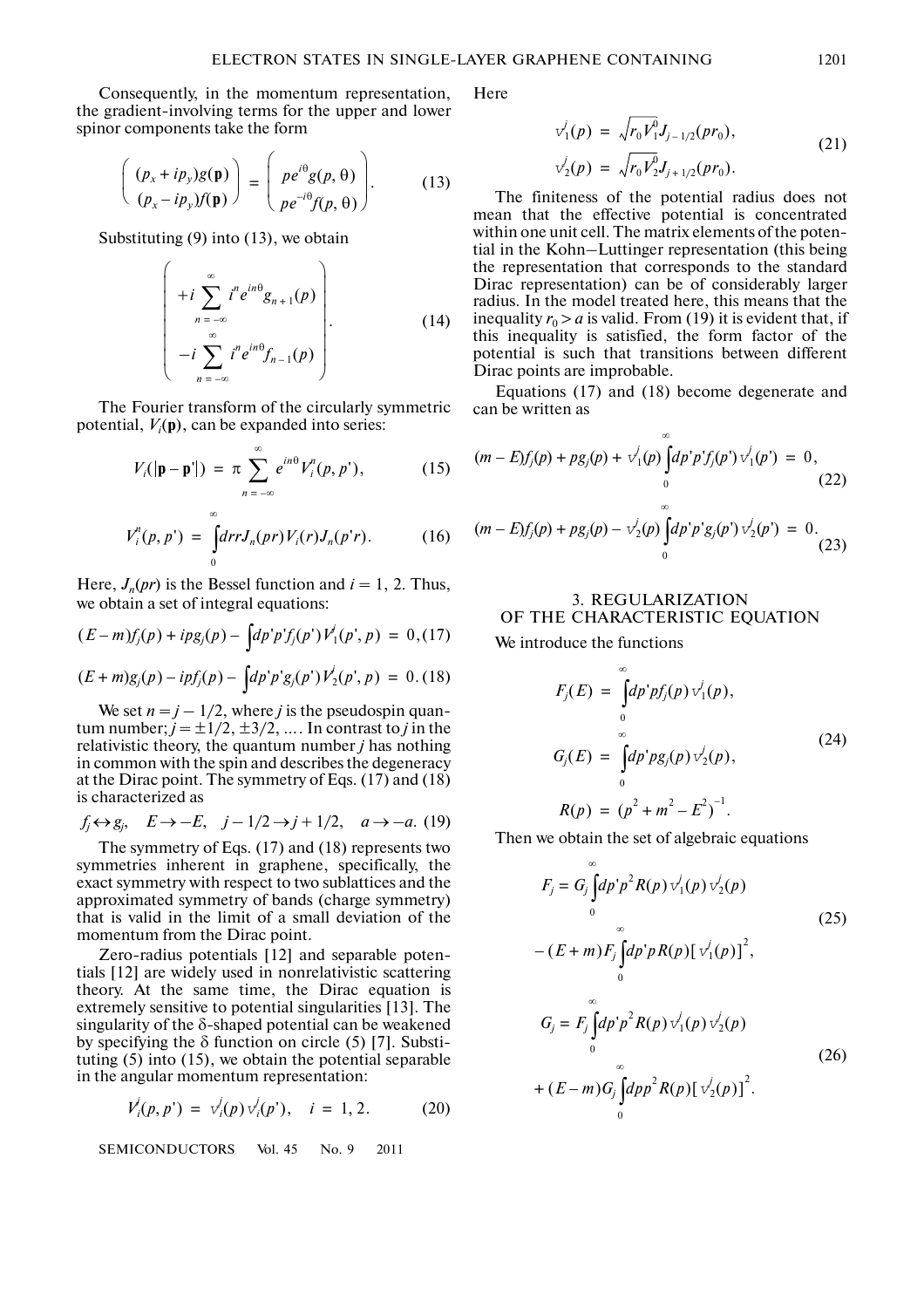The condition for solvability of this set of equations yields a characteristic equation, the roots of which define the bound and resonance states:

$$
\left\{1 + (m+E)\int_{0}^{\infty}dp p R(p) [\overline{v}'_1(p)]^2\right\}
$$
  
 
$$
\times \left\{1 + (m-E)\int_{0}^{\infty}dp p R(p) [\overline{v}'_2(p)]^2\right\}
$$
 (27)  

$$
= \left[\int_{0}^{\infty}dp p^2 R(p) \overline{v}'_1(p) \overline{v}'_2(p)\right]^2.
$$

Using the well-known formula [14]

$$
\int_{0}^{\infty} dx \frac{x^{\mu-\nu+2n+1}}{x^2+z^2} J_{\mu}(bx) J_{\nu}(cx)
$$
\n
$$
= (-1)^n z^{\mu-\nu+2n} I_{\nu}(x) K_{\mu}(x),
$$
\n(28)

we obtain

$$
[1 + (m + E)V_1^0 I_{j-1/2}(\kappa r_0) K_{j-1/2}(\kappa r_0)]
$$
  
× [1 + (m - E)V\_2^0 I\_{j+1/2}(\kappa r\_0) K\_{j+1/2}(\kappa r\_0)] (29)  
= (m + E)(m - E)I\_{j-1/2}^2(\kappa r\_0) K\_{j+1/2}^2(\kappa r\_0),

where  $\kappa^2 = (m^2 - E^2)$  and  $I_n(x)$  and  $K_n(x)$  are the modified Bessel functions. Using the identity [15]

$$
I_{v}(x)K_{v+1}(x) + I_{v+1}(x)K_{v}(x) = 1/x, \qquad (30)
$$

we obtain the characteristic equation

$$
\kappa [I_{j-1/2}(\kappa r_0) K_{j+1/2}(\kappa r_0) + I_{j+1/2}(\kappa r_0) K_{j-1/2}(\kappa r_0)]
$$
  
+ 
$$
(m + E) V_1^0 I_{j-1/2}(\kappa r_0) K_{j-1/2}(\kappa r_0)
$$
(31)  
+ 
$$
(m - E) V_2^0 I_{j+1/2}(\kappa r_0) K_{j+1/2}(\kappa r_0) = 0.
$$

Using relation (6), we obtain the equation

$$
\kappa [I_{j-1/2}(\kappa r_0) K_{j+1/2}(\kappa r_0) + K_{j-1/2}(\kappa r_0) I_{j+1/2}(\kappa r_0)]
$$
  
= [(m - E)(a - b)I\_{j+1/2}(\kappa r\_0) K\_{j+1/2}(\kappa r\_0) (32)  
+ (a + b)(m + E)I\_{j-1/2}(\kappa r\_0) K\_{j-1/2}(\kappa r\_0)].

Let us compare Eq. (32) with the equation

$$
p[J_{j-1/2}(pr_0)H_{j+1/2}^{(1)}(pr_0) - J_{j+1/2}(pr_0)H_{j-1/2}^{(1)}(pr_0)]
$$
  
=  $T(a, b)$  $\bigg[\sqrt{\frac{E-m}{E+m}}(a-b)J_{j+1/2}(pr_0)H_{j+1/2}^{(1)}(pr_0)$  (33)  
+  $\sqrt{\frac{E+m}{E-m}}(a+b)J_{j-1/2}(pr_0)H_{j-1/2}^{(1)}(pr_0)\bigg],$ 

obtained by us previously by another method [6]. Here

$$
T(a, b) = \frac{\tan(\sqrt{a^2 - b^2})}{\sqrt{a^2 - b^2}},
$$
 (34)

 $H_n^{(1)}(z)$  is the Hankel function, and  $p = \sqrt{E^2 - m^2}$ . Accomplishing the analytic continuation from the case of band states with  $E^2 > m^2$  to the opposite case of bound states with  $E^2 < m^2$ , we obtain the equation

$$
\kappa [I_{j-1/2}(\kappa r_0) K_{j+1/2}(\kappa r_0) + K_{j-1/2}(\kappa r_0) I_{j+1/2}(\kappa r_0)]
$$
  
=  $T(a, b) [m - E(a - b) I_{j+1/2}(\kappa r_0) K_{j+1/2}(\kappa r_0)$  (35)  
+  $(a + b)(m + E) I_{j-1/2}(\kappa r_0) K_{j-1/2}(\kappa r_0)].$ 

We can see that formulas (32) and (35) differ only by factor (34) entering into the equation derived in [6]. Equations (32) and (35) are practically identical in the limit of

$$
a^2 - b^2 \to 0, \quad T(a, b) \to 1. \tag{36}
$$

This limit can be attained on the line  $a^2 - b^2 = 0$  or with small *a* and *b*. The cause of the difference between Eqs. (32) and (35) can be understood from the consideration presented below. The δ-shaped potential involved in the Dirac equation gives rise to a boundary problem that is incorrect in Hadamard's sense [9]. This problem needs to be regularized. In doing so we use different approaches in this study and in the study reported in [6]. In [6] the singularity of the perturbation was retained and the regularization was accomplished with the use of a special procedure of matching the solutions, whereas in this study, the reg ularization is attained due to the smoothing property of the Fourier transform. Specifically, the potential

takes a separable form with the nonlocal kernel  $v_i^l(p) =$ 

 $r_0 V_i^0 J_{l+1/2}(pr_0)$  (see formula (21)). It is this nonlocality that plays the major role in regularization. Equa tions (32) and (35) have asymptotically coinciding solutions in the limit described by (36). However, the sets of solutions of Eqs. (32) and (35) are different out side the region of the parameters *a* and *b* defined by (36). Moreover, Eq. (35) has a much richer set of solutions than Eq. (32) [6] because of the periodicity of the tangent in (34). We come to the conclusion that the richer set of solutions of Eq. (35) is an artifact of the model of point interaction. Finally, the model of a ring-shaped potential well treated in [16] does not reproduce this rich set of solutions even in the limit of the zero-width ring and an infinitely deep well. Con sequently, the equation derived in this study can be considered as the solution of a correctly regularized boundary problem.

SEMICONDUCTORS Vol. 45 No. 9 2011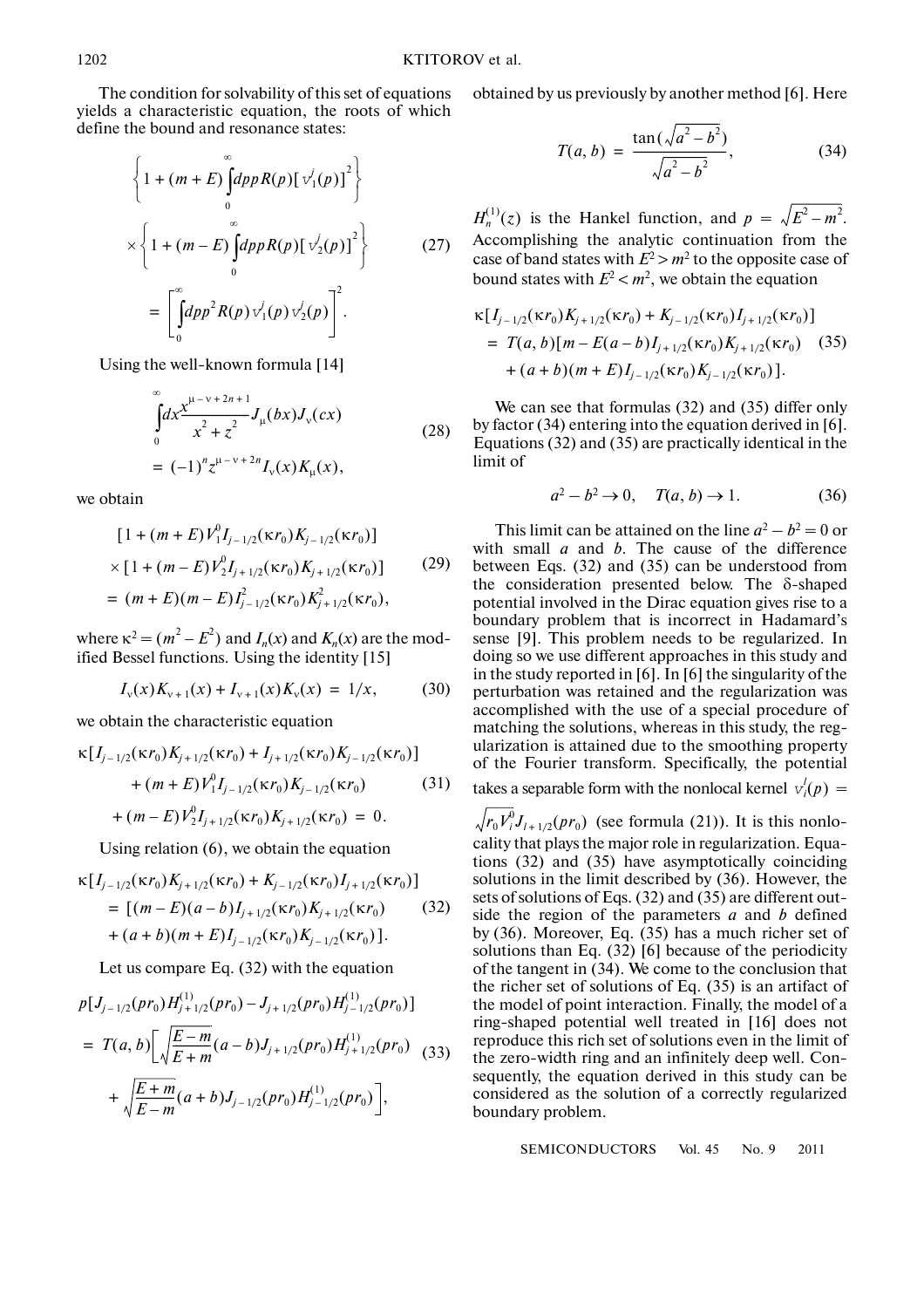## 4. THE REGULARIZED SCATTERING MATRIX AND RELAXATION TIME

The approach developed above can be applied to regularization of the problem of scattering at a point defect in graphene. Our purpose here is to correct the previously obtained formulas [6] for the parameters of scattering in this case with the regularization accom plished above. We define the scattering matrix element as the ratio between the amplitudes of the diverging and converging cylindrical waves corresponding to the solutions of integral Eqs. (17) and (18). Then we obtain

$$
S_j(E) = -\frac{\mathcal{F}_j^{(2)}}{\mathcal{F}_j^{(1)}}.
$$
\n(37)

Here the functions  $\mathcal{F}_j^{(a)}$  are defined by the formula  $(a)$ 

$$
\mathcal{F}_{j}^{(a)} = -\sqrt{\frac{E-m}{E+m}}(a-b)J_{j+1/2}(pr_{0})H_{j+1/2}^{(\alpha)}(pr_{0})
$$

$$
-\sqrt{\frac{E+m}{E-m}}(a+b)J_{j-1/2}(pr_{0})H_{j-1/2}^{(\alpha)}(pr_{0})
$$
(38)
$$
+p[J_{j-1/2}(pr_{0})H_{j+1/2}^{(\alpha)}(pr_{0})-J_{j+1/2}(pr_{0})H_{j-1/2}^{(\alpha)}(pr_{0})].
$$

The above functions differ from the previously derived functions [6]

$$
\mathcal{F}_{j}^{(a)} = -T(a, b) \left[ \sqrt{\frac{E - m}{E + m}} (a - b) J_{j+1/2} (pr_0) H_{j+1/2}^{(\alpha)} (pr_0) \right. \n+ \sqrt{\frac{E + m}{E - m}} (a + b) J_{j-1/2} (pr_0) H_{j-1/2}^{(\alpha)} (pr_0) \left. \right] \qquad (39)
$$
\n
$$
+ p \left[ J_{j-1/2} (pr_0) H_{j+1/2}^{(\alpha)} (pr_0) - J_{j+1/2} (pr_0) H_{j-1/2}^{(\alpha)} (pr_0) \right]
$$

by the absence of the factor  $T(a, b)$  (formula (34)) in the regularized expression. Using the well-known for mulas for the Hankel functions  $H_n^{(1)}(z) = J_n + iN_n$  and  $H_n^{(2)}(z) = J_n - iN_n$ , we can write the regularized *S* matrix as

$$
S_j(E) = -\frac{A_j(E) - iB_j(E)}{A_j(E) + iB_j(E)} = \frac{B_j(E) + iA_j(E)}{B_j(E) - iA_j(E)};
$$
 (40)

hence, this matrix can be represented in the standard form [17]

$$
S_j(E) = \exp[i2\delta_j(E)]. \tag{41}
$$

Here the scattering phase is defined by the expression

$$
\delta_j(E) = \arctan \frac{A_j(E)}{B_j(E)}.
$$
 (42)

SEMICONDUCTORS Vol. 45 No. 9 2011

Formulas (40) and (41) show that the regularized *S* matrix is unitary. The functions  $A_j(E)$  and  $B_j(E)$  are written as

$$
A_j(E) = (a+b)\sqrt{\frac{E+m}{E-m}}J_{j-1/2}^2(pr_0)
$$
  
+  $(a-b)\sqrt{\frac{E-m}{E+m}}J_{j+1/2}^2(pr_0),$  (43)

$$
B_j(E) = (a+b)\sqrt{\frac{E+m}{E-m}}J_{j-1/2}(pr_0)N_{j-1/2}(pr_0)
$$
  
+  $(a-b)\sqrt{\frac{E-m}{E+m}}J_{j+1/2}(pr_0)N_{j+1/2}(pr_0)$   
+  $p[J_{j-1/2}(pr_0)N_{j+1/2}(pr_0) - J_{j+1/2}(pr_0)N_{j-1/2}(pr_0)].$  (44)

Using the expansion of the Bessel functions [18]

$$
J_n(x) \sim (1/n!)(x/2)^n, \tag{45}
$$

$$
N_n(x) \sim \begin{cases} -[\Gamma(n)/\pi] (2/x)^n & \text{at } n > 0, \\ (2\pi) \ln(\gamma_{E} x/2) & \text{at } n = 0, \end{cases}
$$
 (46)

we come to the conclusion that, for low-energy scat tering at a short-range potential  $(pr_0 \le 1)$ , the phase  $\delta_j(E)$  is small as  $(pr_0)^{|j|+1/2}$ , excluding the case of *j* =  $\pm 1/2$ . Here  $\ln \gamma_E$  is the Euler constant. If the radius  $r_0$ and the energy *E* are small, we can disregard all higher partial waves, taking into account only the phase  $\delta_j$  for  $j = \pm 1/2$ :

$$
\tan \delta_{1/2}(E) = \sqrt{\frac{E+m}{E-m}}(a+b)\pi\left(\frac{pr_0}{2}\right), \quad pr_0 \to 0, \text{ (47)}
$$

$$
\tan \delta_{-1/2}(E) \approx \sqrt{\frac{E - m}{E + m}} (a - b) \pi \left(\frac{pr_0}{2}\right), \quad pr_0 \to 0. \tag{48}
$$

Thus, the phase is proportional to  $pr_0$  in the longwavelength limit, in accordance with the general prin ciples of quantum mechanics [3, 17]. The scattering amplitude  $f(\theta)$  and the transport scattering cross section  $\Sigma_{tr}$  can be expressed in terms of  $S_j(E)$  as [3]

$$
f(\theta) = \frac{1}{i\sqrt{2\pi p}}
$$
  
\$\times \sum\_{j = \pm 1/2, \pm 3/2, ...} [S\_j(E) - 1] \exp[i(j - 1/2)\theta], \qquad (49)\$

$$
\Sigma_{\text{tr}} = 2/p \sum_{j = \pm 1/2, \pm 3/2, \dots} \sin^2(\delta_{j+1} - \delta_j). \tag{50}
$$